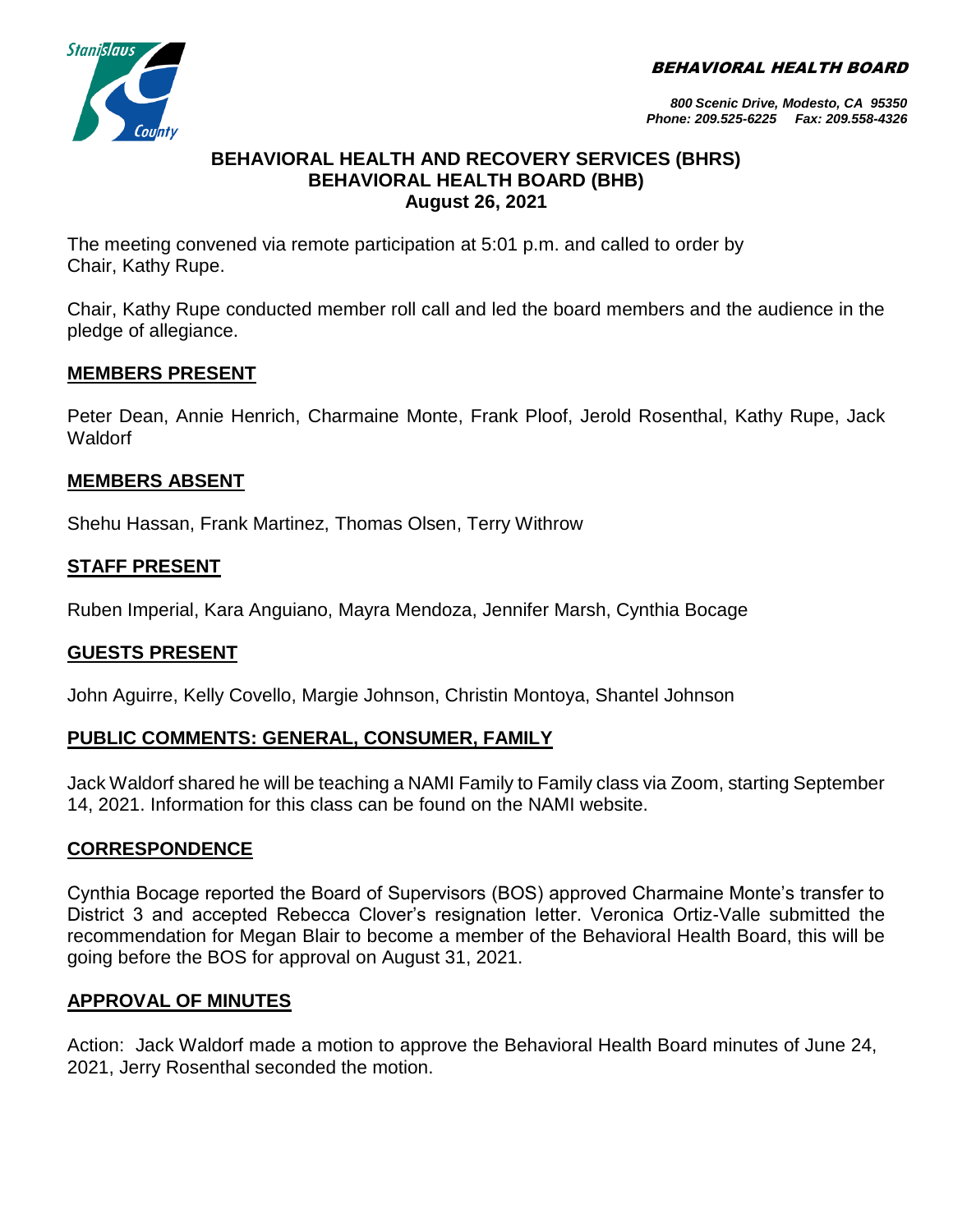Behavioral Health Board August 26, 2021 Page 2 of 4

## **BOARD OF SUPERVISORS (BOS) REPORT**

None reported.

## **PRESENTATION: Mobile Response Crisis Overview**

Ruben Imperial presented on The Community Emergency Response Team (CERT). CERT is responsible for crisis assessments at the CERT office for psychiatric inpatient care or less restrictive care, assessments at area hospitals, and Doctors Behavioral Health Center (DBHC). The current Mobile Crisis Emergency Response Team (MCERT) program allows the Modesto Police Department (MPD) access to trained crisis mental health staff with Stanislaus County Behavioral Health and Recovery Services (BHRS) Community Emergency Response Team 24 hours a day and seven days a week. CERT staff is available for consultation with MPD, ride along support, and completion of crisis assessments within the community. The department is supporting by exploring options of expanding CERT to a Mobile CERT mental health clinician embedded with law enforcement patrols. Ruben shared BHRS' current partnerships with local law enforcement agencies regarding the Mobile Crisis Response and other initiatives.

# **RECOMMENDATION: BHB Committee Structure Changes**

Ruben Imperial shared an update on the Approval to amend the Stanislaus County Behavioral Health Board Bylaws to implement changes to the SCBHB Committee structure to align with the Behavioral Health and Recovery Services Strategic Plan. With the implementation of the BHRS Strategic Plan, the SCBHB reviewed its committee structure and developed the following recommendations to align the committees with the BHRS Strategic Plan:

- Change the name of the Managed Care Committee to the Inpatient Care Committee
- Replace the Prevention and Community Education/Outreach Committee with the Initiatives **Committee**
- Replace the Impact Department Run Committee with the Mental Health Committee
- Replace the Impact Contract Run Services Committee with the Substance Use Disorder **Committee**

The Bylaws may be amended by two-thirds vote of a quorum of the SCBHB and subsequent approval by the majority of the Board of Supervisors. The recommendation will be on September's BHB agenda for a vote.

## **COMMITTEE REPORTS**

#### **EXECUTIVE COMMITTEE**

Kathy Rupe reported the committee met on August 5, 2021 and set the agenda. Veronica Ortiz-Valle informed the Committee they would need an ad hoc committee to recommend the 2022 slate of officers. Rebecca Clover submitted her resignation letter and Ruben provided updates on children's services and the State of California Public Health Order.

#### **IMPACT-CONTRACT RUN SERVICES**

Annie Henrich reported the Committee had a presentation from Central Star Behavioral Health.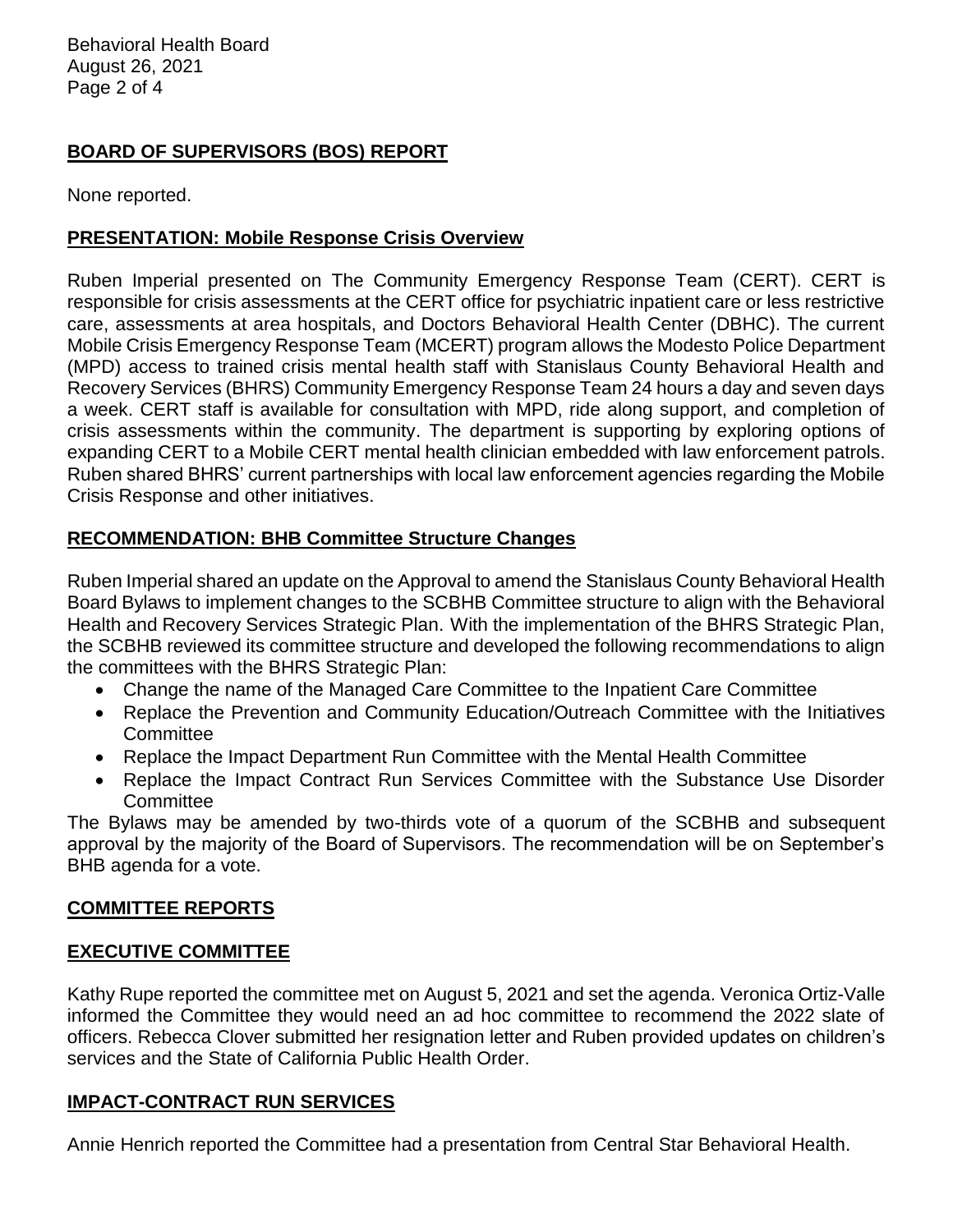Behavioral Health Board August 26, 2021 Page 3 of 4

## **IMPACT-DEPARTMENT RUN SERVICES**

None reported.

## **MANAGED CARE**

None reported.

# **PREVENTION AND COMMUNITY EDUCATION/OUTREACH**

None reported.

# **ADMINISTRATIVE, FISCAL MANAGEMENT**

Jack Waldorf reported the Committee is currently preparing the BHB Annual Report.

## **SLATE OF OFFICERS RECOMMENDATION: Ad Hoc Nomination Committee**

Frank Ploof and Jerold Rosenthal volunteered for the ad hoc nomination committee. They will provide recommendations from the Board members for the calendar year 2022 Chair and Vice Chair positions in September's Board meeting.

## **CULTURAL COMPETENCY, EQUITY AND SOCIAL JUSTICE COMMITTEE (CCESJC)**

Ruben Imperial reported that the CCESJC committee reviewed the new organizational chart and CCESJC roster. BHRS is seeking to strengthen partnerships with diverse communities through collaborative efforts and will be providing CCESJC periodic updates to strategize how to further integrate in treatment services. CCESJC will provide input into strategies for the Mobile Crisis Response Planning as plans and recommendations develop.

#### **DEPARTMENT REPORT**

Ruben Imperial reported the following highlights:

- Per the California Department of Public Health, BHRS is implementing two Public Health Orders, one requiring employer verification of vaccinated workers and weekly testing of unvaccinated workers. The second order requires vaccination of workers, with health or religious based exemptions.
- BHRS has worked with Representative Josh Harder to secure funding for a regional partnership on residential mental health known as, "The Mental health Residential Facilities Bed Shortage Regional Partnership." Planning is underway on how to move forward with the funding.
- The Mental Health Services Act (MHSA) Plan Update will be presented to the Behavioral Health Board and the Board of Supervisors after its 30-day public comment period ending September 22, 2021.
- August 31<sup>st</sup> is Drug Overdose Awareness Day. This topic will be presented before the Board of Supervisors on August 31, 2021.
- Abraham Andres, M.S., LMFT is the new Chief of the Adult System of Care.